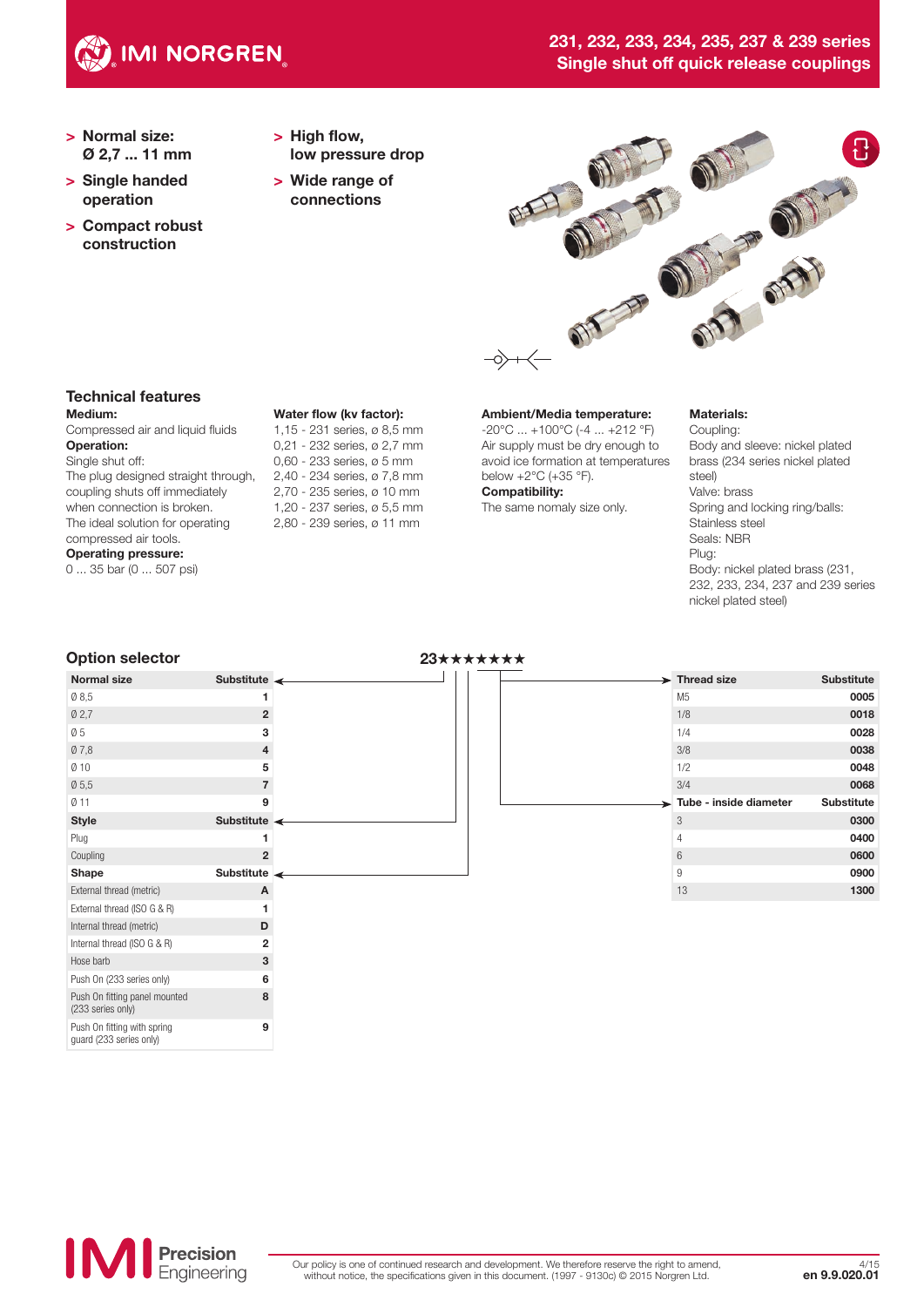

#### Couplings and plugs



# Coupling – male thread

Thread: metric, ISO G or ISO R





| <b>Normal</b><br>size | B                 | C  | ØD   | G              | ∑= | <b>Model</b> |
|-----------------------|-------------------|----|------|----------------|----|--------------|
| 02,7                  | M <sub>5</sub>    | 26 | 10   | 5              | 9  | 2322A0005    |
| 02,7                  | G1/8              | 28 | 10   | $\overline{7}$ | 11 | 232210018    |
| 05                    | G1/8              | 36 | 16,5 | 7              | 14 | 233210018    |
| 05                    | G1/4              | 38 | 16,5 | 9              | 17 | 233210028    |
| 05,5                  | R1/4              | 59 | 23   | 12             | 19 | 237210028    |
| $\varnothing$ 5,5     | R3/8              | 59 | 23   | 12             | 19 | 237210038    |
| Ø 5,5                 | R1/2              | 60 | 23   | 17             | 22 | 237210048    |
| 07,8                  | R <sub>1</sub> /4 | 60 | 23   | 12             | 19 | 234210028    |
| 07,8                  | R3/8              | 60 | 23   | 12             | 19 | 234210038    |
| Ø7,8                  | R1/2              | 61 | 23   | 17             | 22 | 234210048    |
| 08,5                  | G3/8              | 49 | 30   | 9              | 22 | 231210038    |
| 08,5                  | G1/2              | 52 | 30   | 12             | 22 | 231210048    |
| Ø10                   | R1/4              | 63 | 27   | 12             | 24 | 235210028    |
| $Ø$ 10                | R3/8              | 63 | 27   | 12             | 24 | 235210038    |
| 010                   | R1/2              | 65 | 27   | 17             | 24 | 235210048    |
| Ø <sub>11</sub>       | G1/2              | 79 | 35   | 17             | 30 | 239210048    |
| $Ø$ 11                | G3/4              | 81 | 35   | 19             | 30 | 239210068    |

|                |                      |    |      | $\mathbf{\Omega}$<br>$\circ$ | $\Sigma$ | С           | ⋖<br>$\circ$ |
|----------------|----------------------|----|------|------------------------------|----------|-------------|--------------|
| Normal<br>size | <b>Tube</b><br>OD/ID | C  | ØD   | Е                            | $\Sigma$ | $\Sigma$ =1 | <b>Model</b> |
| Ø5             | $Ø$ 6/4              | 42 | 16,5 | 11                           | 14       | 12          | 233260400    |
| 05             | $Ø$ 8/6              | 42 | 16,5 | 11                           | 14       | 14          | 233260600    |

Coupling – female thread Thread: metric or ISO G



1  $\bigoplus$ € C Ś G ø D œ

Dimensions in mm Projection/First angle

| <b>Normal</b><br>size | B              | C  | ØD   | G  | ∑= | <b>Typ</b> |
|-----------------------|----------------|----|------|----|----|------------|
| Ø2,7                  | M <sub>5</sub> | 26 | 10   | 5  | 9  | 2322D0005  |
| 02,7                  | G1/8           | 28 | 10   | 7  | 12 | 232220018  |
| 05                    | G1/8           | 36 | 16,5 | 9  | 14 | 233220018  |
| 05                    | G1/4           | 38 | 16,5 | 9  | 17 | 233220028  |
| 05,5                  | G1/4           | 55 | 23   | 10 | 19 | 237220028  |
| 05,5                  | G3/8           | 54 | 23   | 9  | 19 | 237220038  |
| 05,5                  | G1/2           | 57 | 23   | 12 | 24 | 237220048  |
| Ø7,8                  | G1/4           | 56 | 23   | 10 | 19 | 234220028  |
| 07,8                  | G3/8           | 55 | 23   | 9  | 19 | 234220038  |
| Ø7,8                  | G1/2           | 58 | 23   | 12 | 24 | 234220048  |
| 08,5                  | G3/8           | 49 | 30   | 9  | 22 | 231220038  |
| Ø8,5                  | G1/2           | 52 | 30   | 12 | 24 | 231220048  |
| 010                   | G1/4           | 56 | 27   | 10 | 24 | 235220028  |
| $Ø$ 10                | G3/8           | 56 | 27   | 11 | 24 | 235220038  |
| 010                   | G1/2           | 56 | 27   | 12 | 24 | 235220048  |
| $Ø$ 11                | G1/2           | 83 | 35   | 23 | 30 | 239220048  |
| $Ø$ 11                | G3/4           | 84 | 35   | 24 | 32 | 239220068  |

# Coupling – push-on fitting Coupling – push-on fitting panel mounted

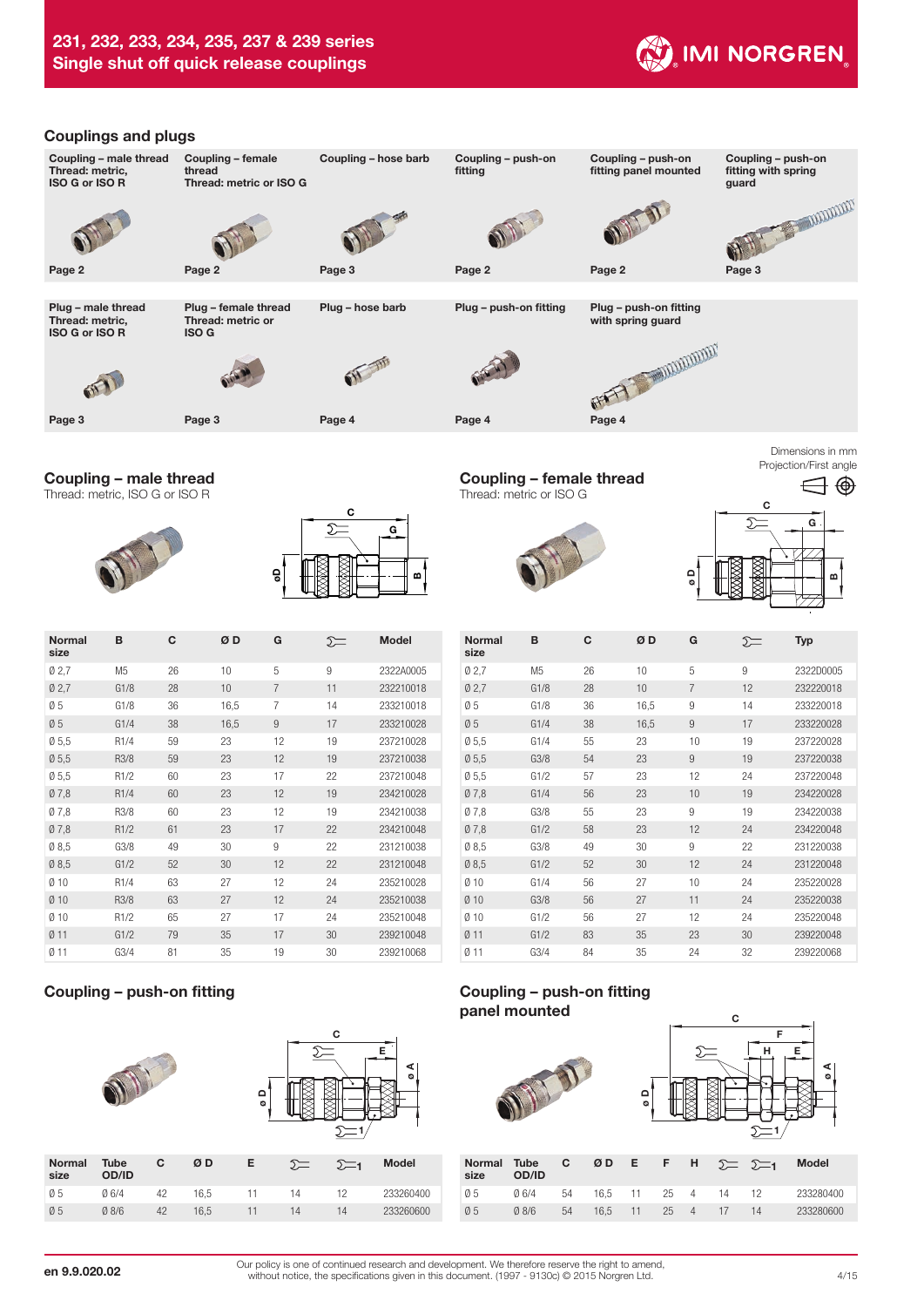

# 231, 232, 233, 234, 235, 237 & 239 series Single shut off quick release couplings

# Coupling – hose barb



| <b>Normal</b><br>size | <b>Tube</b><br>ØΑ | C  | ØD   | н  | $\Sigma$                 | <b>Model</b> |
|-----------------------|-------------------|----|------|----|--------------------------|--------------|
| 02,7                  | 3                 | 35 | 10   | 13 | $\overline{\phantom{a}}$ | 232230300    |
| Ø2,7                  | $\overline{4}$    | 35 | 10   | 13 |                          | 232230400    |
| 05                    | 4                 | 46 | 16,5 | 17 | 14                       | 233230400    |
| 05                    | 6                 | 46 | 16,5 | 17 | 14                       | 233230600    |
| 05                    | 9                 | 46 | 16,5 | 17 | 14                       | 233230900    |
| $\varnothing$ 5,5     | 6                 | 73 | 23   | 25 | 19                       | 237230600    |
| 05,5                  | 9                 | 73 | 23   | 25 | 19                       | 237230900    |
| 05,5                  | 13                | 73 | 23   | 25 | 19                       | 237231300    |
| 07,8                  | 6                 | 74 | 23   | 25 | 19                       | 234230600    |
| Ø7,8                  | 9                 | 74 | 23   | 25 | 19                       | 234230900    |
| 07,8                  | 13                | 74 | 23   | 25 | 19                       | 234231300    |
| $\varnothing$ 8,5     | 9                 | 66 | 30   | 25 | 21                       | 231230900    |
| 010                   | 9                 | 76 | 27   | 25 | 24                       | 235230900    |
| $Ø$ 10                | 13                | 76 | 27   | 25 | 24                       | 235231300    |
| 0 1 1                 | 13                | 86 | 35   | 25 | 30                       | 239231300    |
| $Ø$ 11                | 19                | 86 | 35   | 25 | 30                       | 239231900    |

### Plug – male thread Thread: metric, ISO G or ISO R

Dimensions in mm Projection/First angle





| <b>Normal</b><br>size | B                 | С    | G              | н | ∑= | <b>Model</b> |
|-----------------------|-------------------|------|----------------|---|----|--------------|
| 02,7                  | M5                | 18   | 5              |   | 7  | 2321A0005    |
| Ø2,7                  | G1/8              | 20   | $\overline{7}$ |   | 11 | 232110018    |
| 05                    | G1/8              | 25   | $\overline{7}$ |   | 14 | 233110018    |
| Ø5                    | G1/4              | 27,5 | 9              |   | 17 | 233110028    |
| $\varnothing$ 5,5     | R1/4              | 40   | 12             |   | 17 | 237110028    |
| Ø5,5                  | R3/8              | 40   | 12             |   | 17 | 237110038    |
| 05,5                  | R1/2              | 45   | 17             |   | 22 | 237110048    |
| Ø7,8                  | R1/8              | 33   | $\overline{9}$ |   | 13 | 234110018    |
| 07,8                  | R <sub>1</sub> /4 | 37   | 12             |   | 14 | 234110028    |
| Ø7,8                  | R3/8              | 37   | 12             |   | 17 | 234110038    |
| 07,8                  | R1/2              | 43   | 17             |   | 22 | 234110048    |
| Ø8,5                  | G3/8              | 42   | $\overline{9}$ |   | 19 | 231110038    |
| 08,5                  | G1/2              | 46   | 12             |   | 24 | 231110048    |
| Ø10                   | R1/4              | 40   | 12             |   | 17 | 235110028    |
| Ø 10                  | R3/8              | 40   | 12             |   | 17 | 235110038    |
| Ø10                   | R1/2              | 45   | 17             |   | 22 | 235110048    |
| Ø11                   | G1/2              | 59   | 17             |   | 22 | 239110048    |
| 011                   | G3/4              | 62   | 19             |   | 27 | 239110068    |

# Coupling – push-on fitting with spring guard



# Plug – female thread Thread: metric or ISO G





| <b>Normal</b><br>size | в              | C    | G                | н | ∑≕             | <b>Model</b> |
|-----------------------|----------------|------|------------------|---|----------------|--------------|
| 02,7                  | M <sub>5</sub> | 17   | 5                |   | $\overline{7}$ | 2321D0005    |
| 02,7                  | G1/8           | 19   | $\overline{7}$   |   | 12             | 232120018    |
| 05                    | G1/8           | 24,5 | 8                |   | 14             | 233120018    |
| Ø5                    | G1/4           | 25   | 9                |   | 17             | 233120028    |
| $\varnothing$ 5,5     | G1/4           | 36   | $\boldsymbol{9}$ |   | 17             | 237120028    |
| $\varnothing$ 5,5     | G3/8           | 36   | 9                |   | 19             | 237120038    |
| 05,5                  | G1/2           | 39   | 12               |   | 24             | 237120048    |
| 07,8                  | G1/4           | 33   | 9                |   | 17             | 234120028    |
| Ø7,8                  | G3/8           | 33   | 9                |   | 19             | 234120038    |
| 07,8                  | G1/2           | 36   | 12               |   | 24             | 234120048    |
| Ø8,5                  | G3/8           | 42   | 10               |   | 19             | 231120038    |
| Ø8,5                  | G1/2           | 43   | 12               |   | 24             | 231120048    |
| $Ø$ 10                | G1/4           | 33   | 9                |   | 17             | 235120028    |
| $Ø$ 10                | G3/8           | 33   | 9                |   | 19             | 235120038    |
| 010                   | G1/2           | 37   | 12               |   | 24             | 235120048    |
| 011                   | G1/2           | 61   | 23               |   | 24             | 239120048    |
| 0 11                  | G3/4           | 62   | 24               |   | 32             | 239120068    |